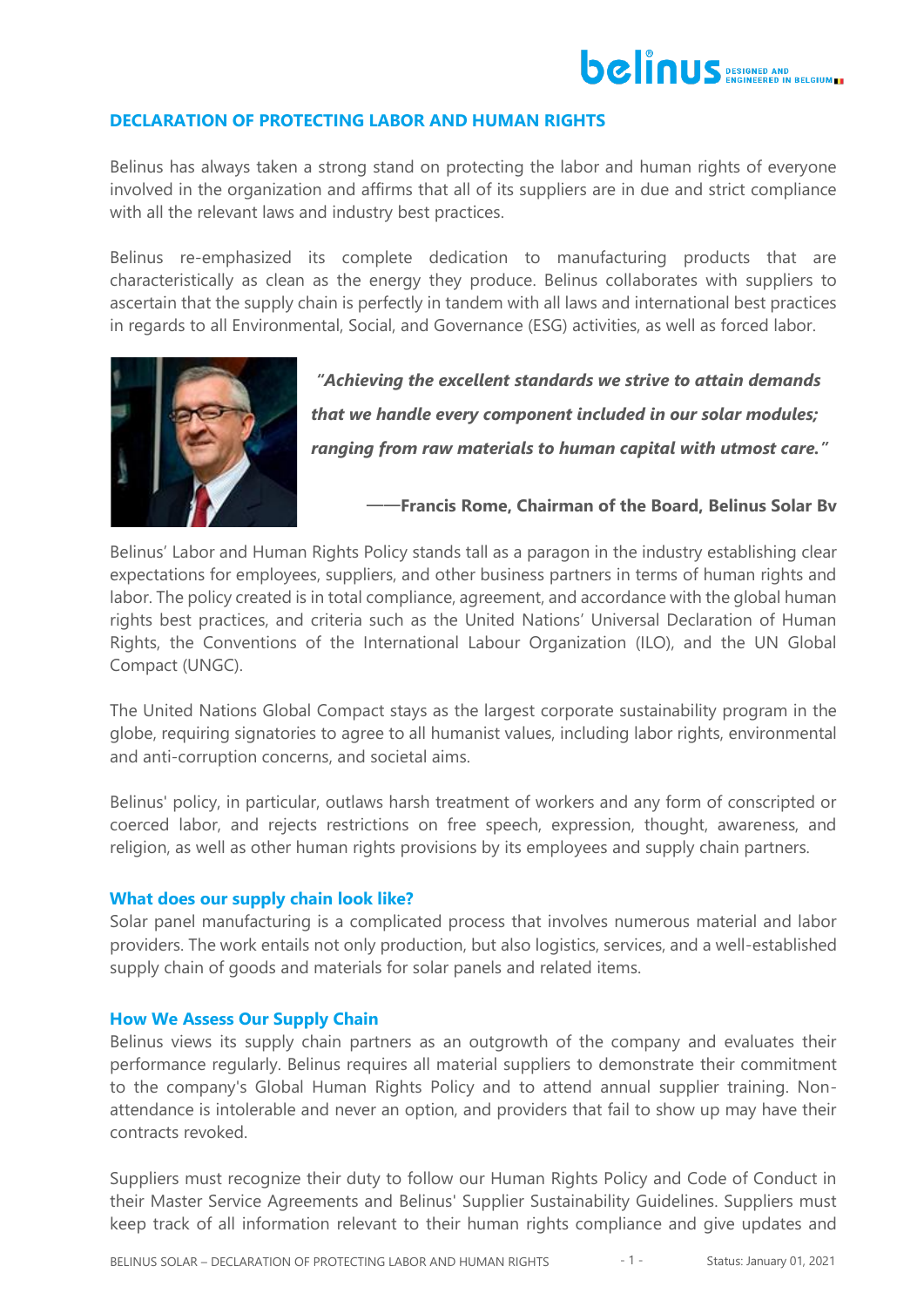

yearly assessments upon request.

Belinus also actively attempts to defend its workers' rights by putting our Human Rights Policy in local languages throughout our facilities and supplier sites, as well as widely publicizing the company's Compliance and Ethics Helpline.

Recognizing the complexities of the solar supply chain, the firm recently launched a new initiative with our suppliers to track the traceability of its raw materials.

## **How are we doing?**

Human rights violations are treated as a breach of contract at Belinus. In the stakeholder letter, it is stated:

"Any alleged violations of our Labor and Human Rights Policy are taken seriously by us, and any infractions will result in termination."

When problems have occurred in the past, we have conducted a formal inquiry and terminated vendors. There are currently no examples of non-compliance with human rights and fair labor problems, either within our internal operations or within our supply chain.

We continue to monitor existing and new rules as well as industry best practices, in addition to having a zero-tolerance stance for any abuses of human and labor rights. As circumstances dictate, we will continue to improve our internal policies and procedures and engage with suppliers to guarantee continuous compliance with all applicable laws, regulations, and best practices.

If any future high-risk countries get discovered, we will invest our efforts across our value chain to reduce risks to a bare minimum using our multi-step risk management approach and, if necessary, engage professionals, both internally and externally, to assist in risk control actions.

All the employees, contractors, and suppliers here at Belinus are all encouraged to collaboratively join the fight for human rights and against their violation. A Compliance and Ethics Helpline is available 24/7 for all stakeholders both internal and external to anonymously report any of their concerns or infractions.

Belinus Solar Bv Kapeldreef 60 3001 Leuven Belgium Tel.: + 32 16 91 03 14 E-Mail: info@belinus.be

 $\frac{1}{2}$ Francis Rome

 $CFO-$ Leuven, 01/2021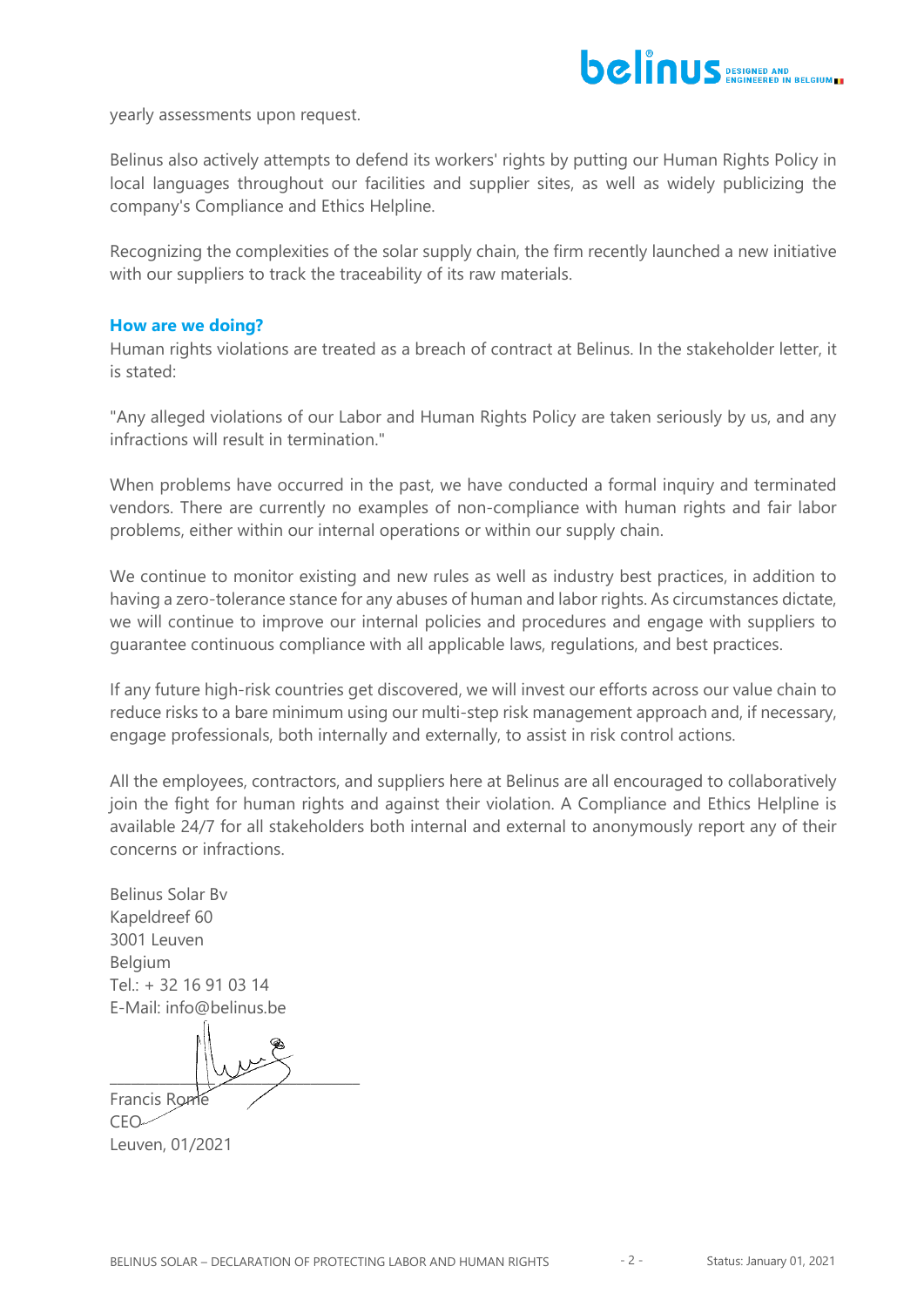

## **Annex: Belinus Labor and Human Rights Policy**

Belinus is dedicated to safeguarding human rights, ensuring fair labor practices, and tackling the hazards of forced labor, child labor, human trafficking, and slavery across our supply chain. Belinus acknowledges the values enshrined in the International Labour Organization's (ILO) 1998 Declaration on Fundamental Principles and Rights at Work and is dedicated to abiding by the laws enacted to protect human rights in any country where we do business. Compliance with applicable legislation is a requirement of Belinus' supplier agreements.

Belinus supports the Solar Energy Industries Association (SEIA) Solar Industry Commitment to Environmental & Social Responsibility ("Solar Commitment"), as well as the Responsible Business Alliance ("RBA"), formerly the Electronics Industry Citizenship Coalition ("EICC"), Code of Conduct, as part of our commitment to continuous progress of environmental and social responsibility in the solar industry.

### **Freely-Chosen Employment**

Belinus employees can choose whether or not they want to work there. We don't utilize involuntary jail work, forced, bonded, or indentured labor, or slave labor. Belinus associates may be terminated at any time, with or without notice, for any valid cause or no reason, subject to any legal notification requirements that may be necessary for the locations where we conduct business.

## **Child Labor Prohibition**

Child labor is illegal and should not be used under any circumstances. Belinus' employment process assures that all of its employees are at least the legal minimum age.

### **Humane Treatment**

Belinus is dedicated to creating a safe and enjoyable work environment for our employees that promotes mutual respect, trust, and development. Harassment, intimidation, threats, or coercion in the workplace by or against our employees, customers, vendors, suppliers, or contractors will not be tolerated.

### **Working Hours, Wages, and Benefits**

Belinus pays colleagues competitively in comparison to the local labor ma, market and provides a complete benefits package. In every jurisdiction where we operate, entry-level pay is at or above the minimum wage. Our associates are permitted at least one day off every seven days, and our workweeks do not exceed the maximum stipulated by local law. Belinus pays overtime at a higher rate than the standard hourly rate.

### **Non-Discrimination**

Belinus is an Equal Opportunity/Affirmative Action (EEO) employer. We hire, pay, and promote people based on their credentials, skills, ability to perform the work, merit, and overall potential. We do not discriminate based on sex, race, color, gender, sexual preference, age, religion, national origin, mental or physical impairment, military status, genetic information, gender identity, or any other classification protected by federal, state, or municipal law.

# **Freedom of Association**

Belinus recognizes that employees in the locations where we operate have the freedom to join or